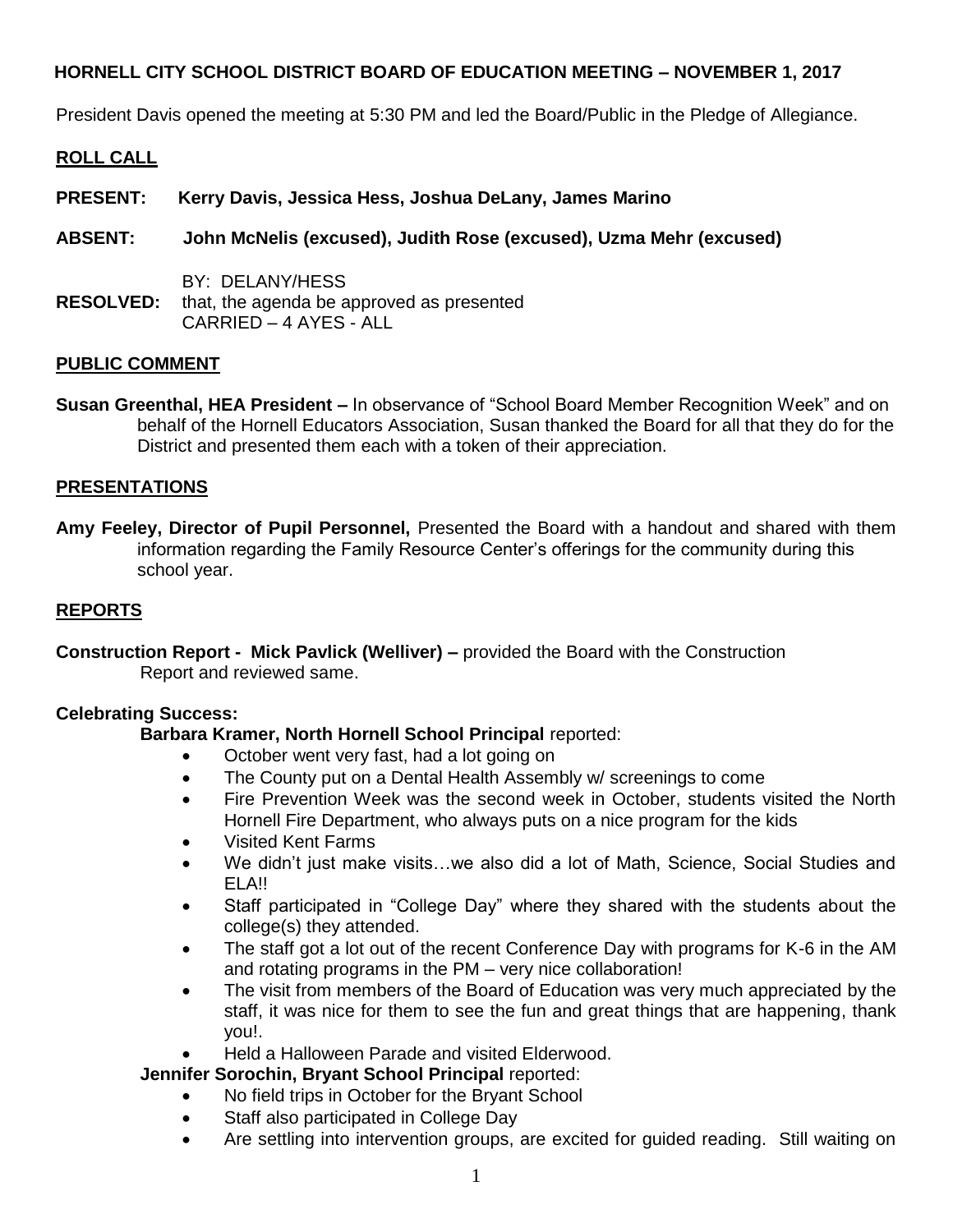the arrival of some materials, are encouraged to see the progress.

- The Board Member visit meant a lot to the staff thank you!
- Have been doing "Pumpkin" Math/STEM
- Recent Conference Day was a huge success, have been applying things that were discussed – thank you!
- Halloween Parade was also a huge success, the students really enjoyed seeing the seniors.
- $\bullet$  Our Fall Showcase will take place on November  $7<sup>th</sup>$  at 6:00 PM in the Intermediate School Auditorium

**Adam Porter, Sr High School Assistant Principal** on behalf of the Jr/Sr High School**,**  reported:

- College Application Week (10/16-10/20) and College Experience BINGO was a huge success. We had great participation from a variety of staff district wide in College week and 28 students participated in College Experience BINGO.
- Have rolled out PBIS, are working on consistency within the building
- Had four students named Wildwood October Students of the Month: Macy Weinman – Digital Media Arts
	- Brendan Debs Heavy Equipment
	- Ashley Lindeman New Visions Medical (was present at meeting)
	- Zackery Thurston Welding and Metal Fabrication
- Thank you to the Board of Education for taking the time out of their day to visit our building and see the wonderful, things our teachers and students are doing firsthand.

# **Superintendent's Report – Superintendent Palotti** reported:

- Have had a very busy few months with tons going on
- Received good feedback from the recent Conference Day
- The Board Members who visited the district had a very full and busy day and were able to see first-hand what learning looks like in our buildings
- Our "Needs Assessment" data collection is coming to a close, we should be receiving some preliminary information the end of November, with raw data to review in December and a Board Retreat with our consultant following the January. A great deal of time was put into this data collection through surveys, interviews with Board Members and Administration and community focus groups. Am anxiously awaiting the outcome to help shape our next steps to further strengthen our strengths and to address our needs.
- Some of our Fall Athletes are still competing the Football team will take on Livonia in the Sectional Finals this Saturday. Good luck to all.

## **ROUTINE ITEMS**

BY: DELANY/HESS

- **RESOLVED:** that, upon the recommendation of Superintendent Palotti, the Board approves /accepts the following consent agenda items:
	- Approval of the minutes for the meetings of October 4, 2017.
	- Acceptance of the Claims Auditor/Warrant Report for the period ending September 30, 2017,
	- Acceptance of the Student Activities Reports of September 30, 2017.
	- Acceptance of the Appropriations Reports of July 1, 2017 through September 30, 2017.
	- Acceptance of the Treasurer's Reports of August 31, 2017 and September 30, 2017.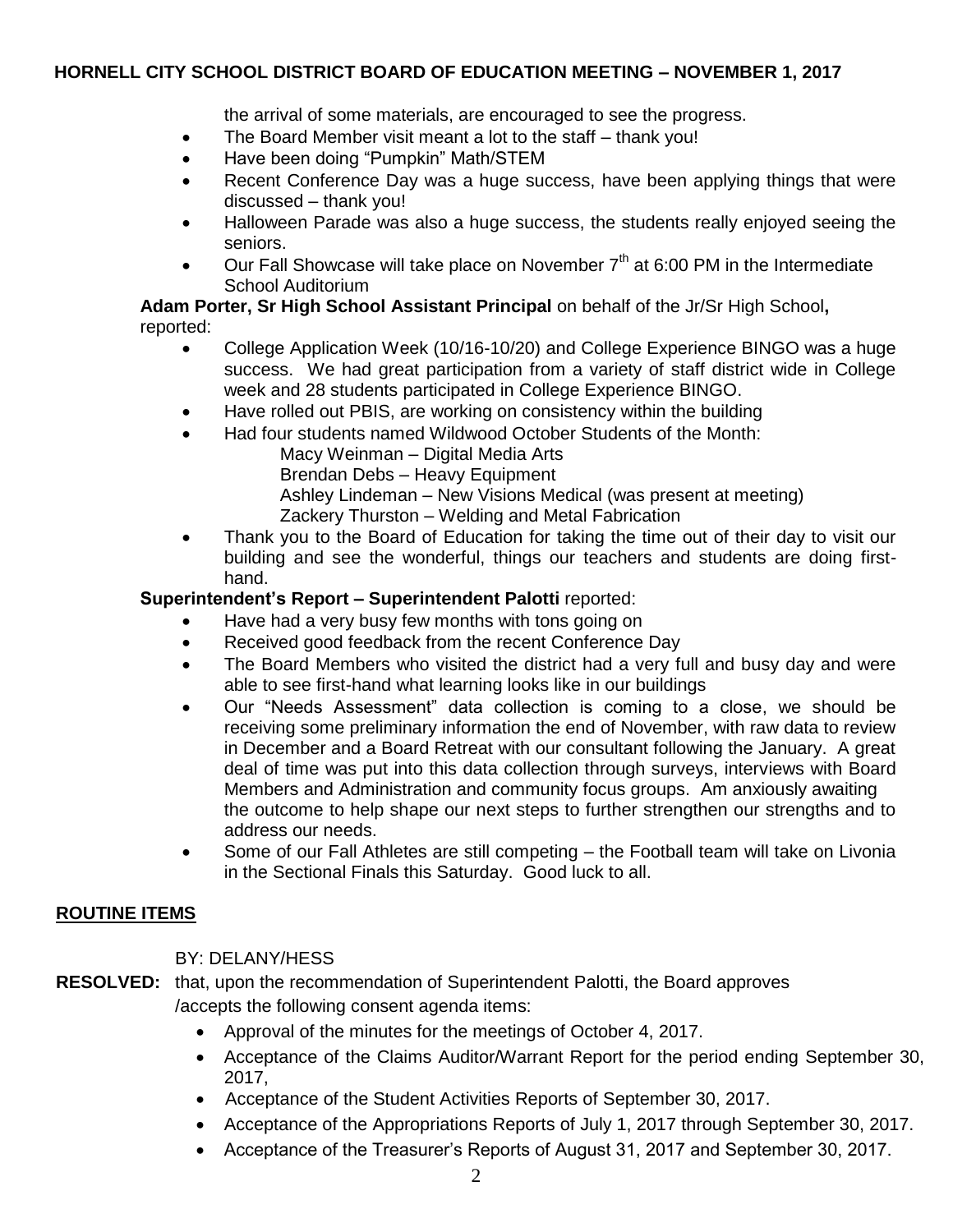- Acceptance of the GF Budget Transfer Reports of July 1, 2017 through September 30, 2017.
- Acceptance of the Revenue Reports of July 1, 2017 through September 30, 2017.
- Has no objection to the recommendations of the Committee on Special Education and approves the authorization of funds to implement the special education programs and services consistent with such recommendation for the Committee on Special Education meetings of September 28, 29, 2017 October 2, 3, 4, 5, 6, 10, 11, 12, 19, 23 and 24, 2017. The Preschool Special Education meetings of October 5, 23 and 26, 2017 and the 504 meetings of October 5, 23, 24, 25 and 26, 2017.

CARRIED – 4 AYES – ALL

### **OLD BUSINESS**

None

### **NEW BUSINESS**

#### **POLICY/PROCEDURE**

BY: DELANY/HESS

**RESOLVED:** that, upon the recommendation of Superintendent Palotti, the Board authorizes Patrick Flaitz to dispose of the items on the Bryant School Music Department disposal list dated October 24, 2017. CARRIED – 4 AYES – ALL

BY: DELANY/HESS

**RESOLVED:** that, upon the recommendation of Superintendent Palotti, the Board approves the application of Arkport Central School for three four students to participate as an "Incomplete Team" with the Indoor Track team for the 2017-18 school year, pending the approval of Section V. CARRIED – 4 AYES – ALL

BY: DELANY/HESS

**RESOLVED:** that, upon the recommendation of Superintendent Palotti, the Board approves the MOU with HPA regarding changes to the evaluation tool. CARRIED – 4 AYES – ALL

BY: DELANY/HESS

**RESOLVED:** that, upon the recommendation of Superintendent Palotti, the Board approves the MOU with HEA payment procedures for teacher mentors. CARRIED – 4 AYES – ALL

#### **FINANCE:**

BY: DELANY/HESS

**RESOLVED:** that, upon the recommendation of Superintendent Palotti, the Board approves the agreement for Utilities Audit with Troy and Banks. CARRIED – 4 AYES – ALL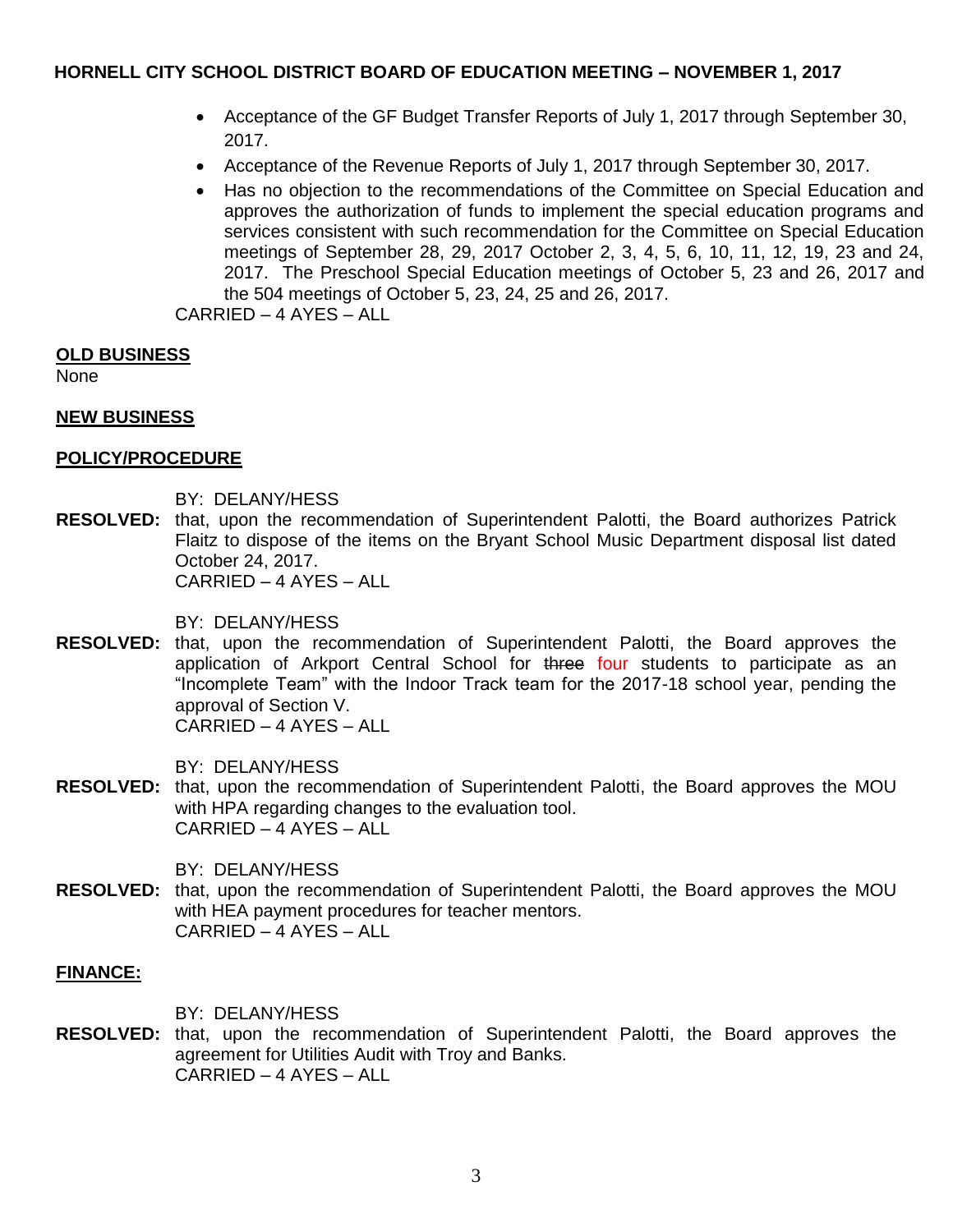BY: DELANY/HESS

**RESOLVED:** that, upon the recommendation of Superintendent Palotti, the Board approves the Memorandum of Agreement with ProAction to provide a Universal Prekindergarten Program for the period July 1, 2017 through June 30, 2018. CARRIED – 4 AYES – ALL

BY: DELANY/HESS

**RESOLVED:** that, upon the recommendation of Superintendent Palotti, the Board approves the renewal of the sub-lease with Amexstra, Inc. for the Maintenance Building located at 27 Bank Street, Hornell, NY. CARRIED – 4 AYES – ALL

#### **PERSONNEL**

BY: DELANY/HESS

**RESOLVED:** that, upon the recommendation of Superintendent Palotti, the Board accepts the resignation of Mindy Preston, Food Service Helper, effective November 3, 2017. CARRIED – 4 AYES – ALL

BY: DELANY/HESS

**RESOLVED:** that, upon the recommendation of Superintendent Palotti, the Board approves the increase in hours of Caroline Booth, Aide from 6.5 hours per day to 7.5 hours per day effective November 3 2, 2017. CARRIED – 4 AYES – ALL

BY: HESS/DELANY

**RESOLVED:** that, upon the recommendation of Superintendent Palotti, the Board approves the increase in hours of Linda Burchard, Food Service Helper, from 2.5 hours per day to 3.0 hours per day effective November 3 2 , 2017. CARRIED – 4 AYES – ALL

BY: DELANY/HESS

**RESOLVED:** that, upon the recommendation of Superintendent Palotti, the Board approves the permanent appointment of Gretchen Hoyt, Teacher Aide effective February 2, 2017. CARRIED – 4 AYES – ALL

BY: DELANY/HESS

**RESOLVED:** that, upon the recommendation of Superintendent Palotti, the Board approves the following winter sport volunteer assignments, with (pending all required certificates, fingerprints, etc): Mark Kelly Swimming

Kristen Hazard Swimming

CARRIED – 4 AYES – ALL

BY: DELANY/HESS

**RESOLVED:** that, upon the recommendation of Superintendent Palotti, the Board approves the following advisor appointment for the remainder of the 2017/18 school year at the stipend indicated in the HEA Contract (prorated):

Class of 2021 Advisor – Stacy McCumiskey CARRIED – 4 AYES – ALL